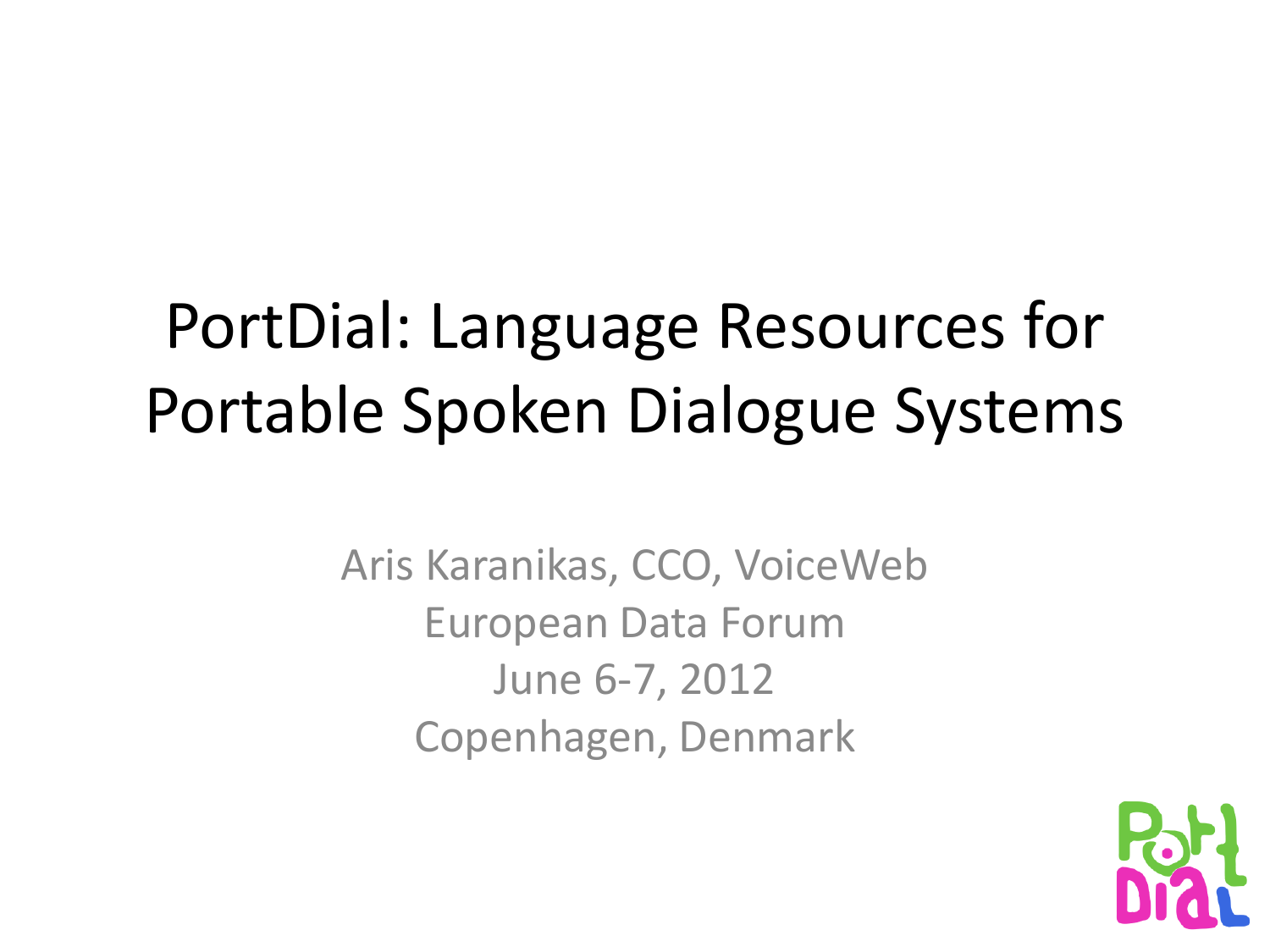# Spoken Dialogue Systems

#### DATA

- 1. Speech recordings (used for training acoustic models)
- 2. Text data (used for training language models)
- 3. Ontologies (used to define application domain)
- 4. Grammars (used for recognition) etc.

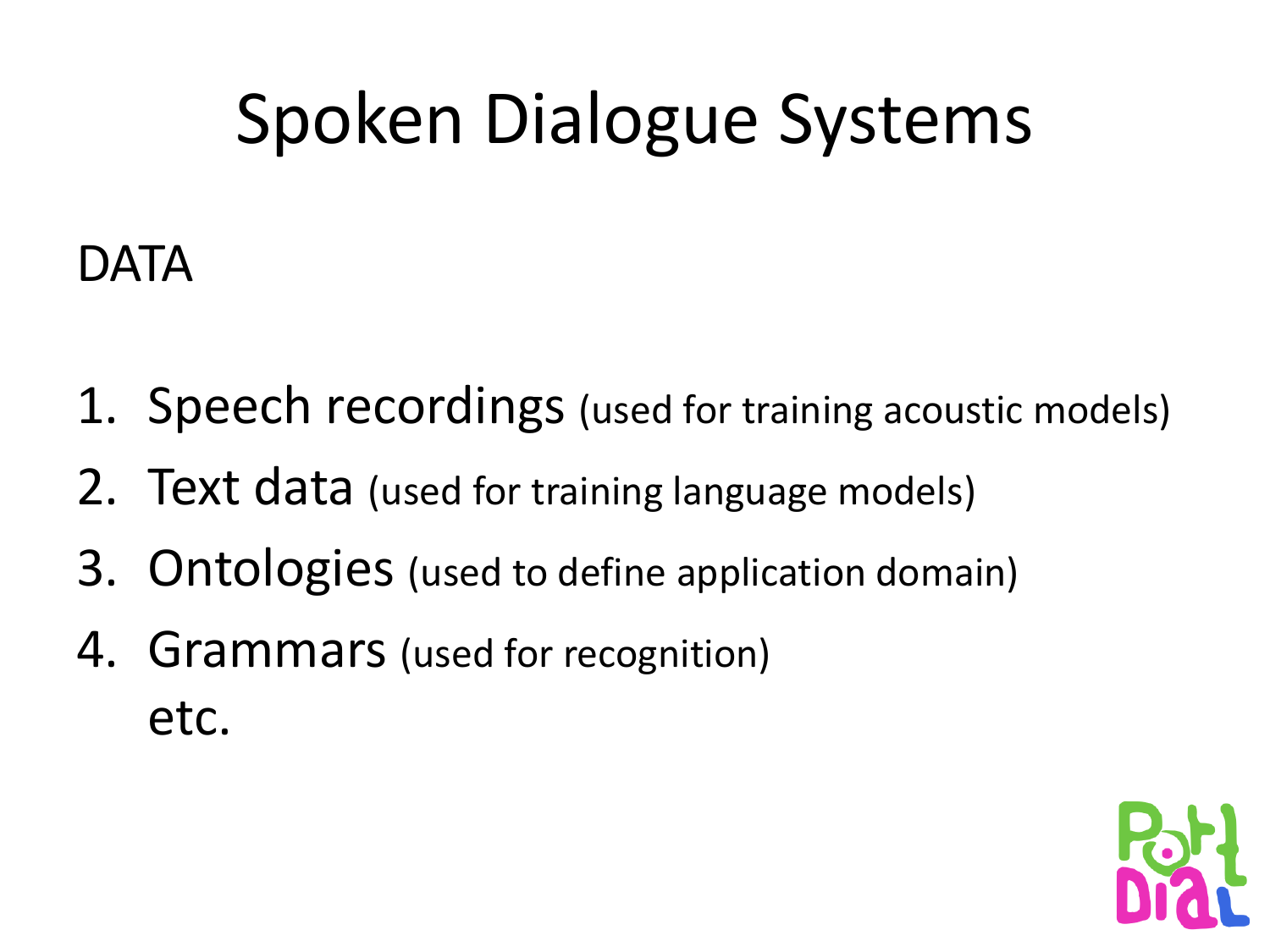## **Challenge**



A major roadblock in spoken dialogue system (SDS) design is the lack of linguistic resources that would enable the rapid porting of speech services to new domains and languages

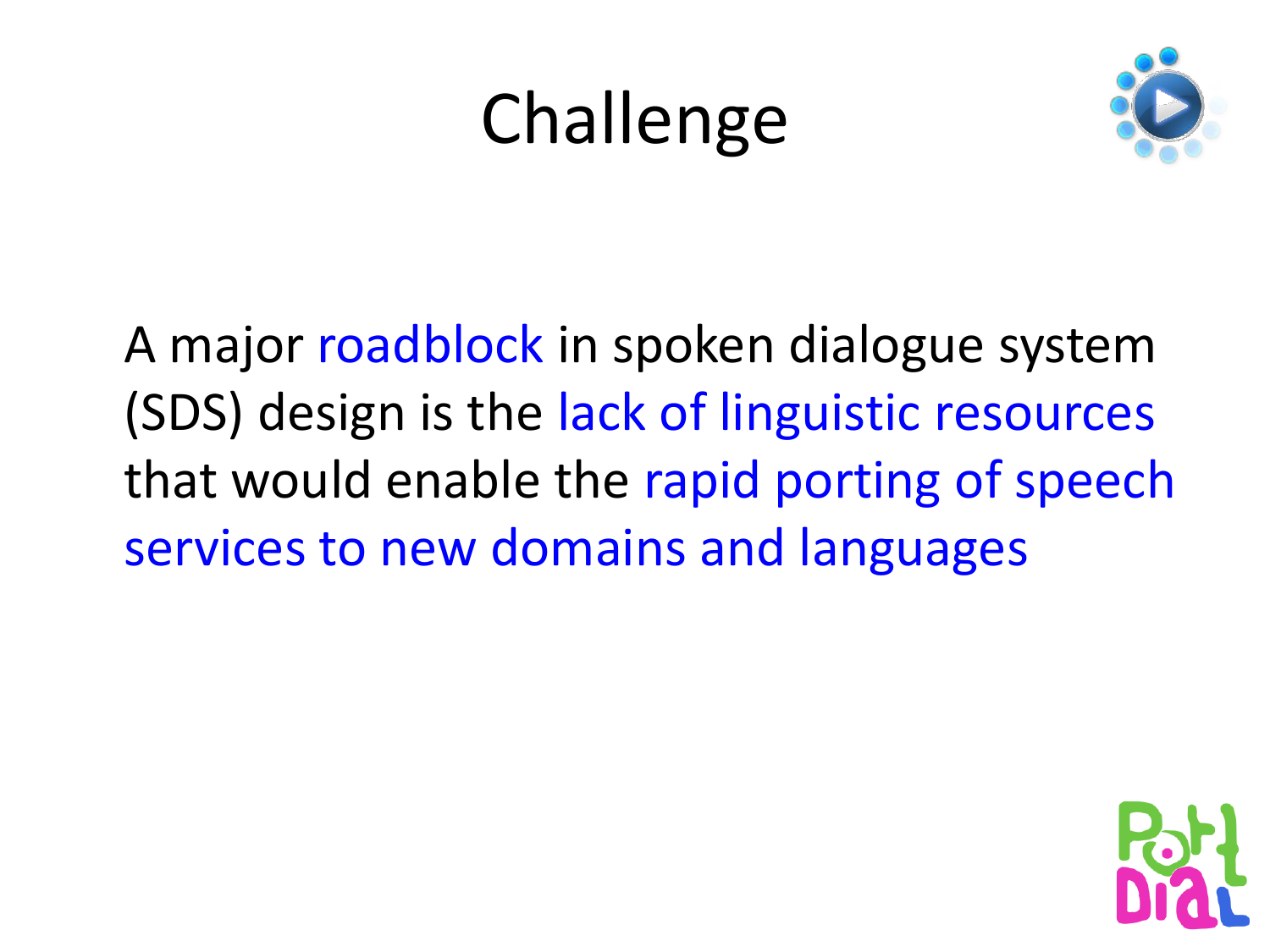# PortDial Objectives

- Devise machine-aided methods for creating, cleaning-up and publishing multilingual domain ontologies and grammars for SDS prototyping
- Create a platform that supports cost-effective language resource building for the domain and language porting scenarios
- Create and support a sustainable pool of users that contribute to a linguistic resources data exchange

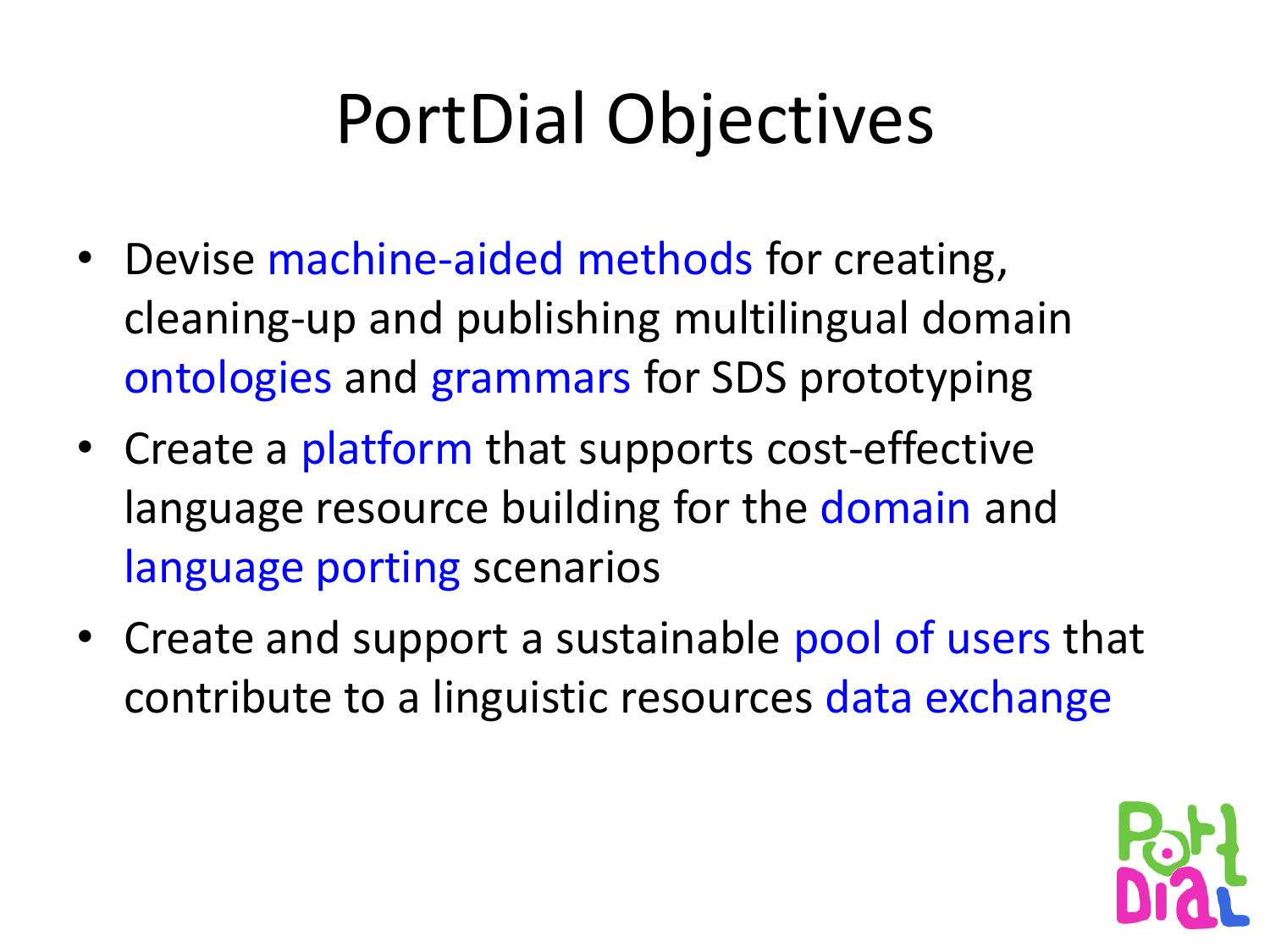## Main Innovations

#### Technological Innovation:

 Combining knowledge-based and data-driven approaches for ontology and grammar induction from web-harvested data

#### Market Innovation:

- 1.Speech services prototyping/porting platform reduces time-to-market and barrier-to-entry
- 2.Spoken dialogue resources/data as a service

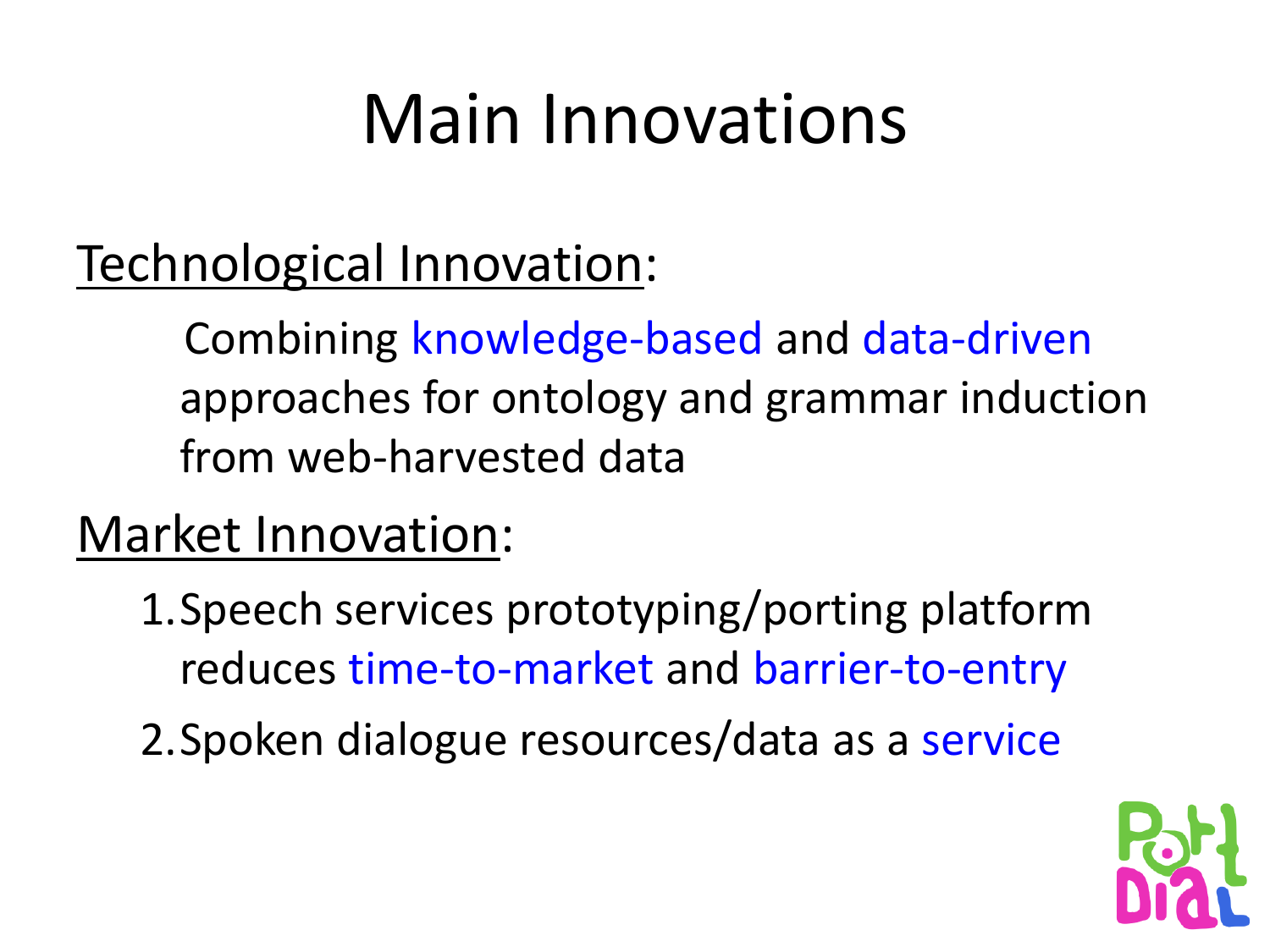### Partners

• Expertise: language engineering, spoken dialogue systems, semantic web, speech services, semantic networks, linked-data







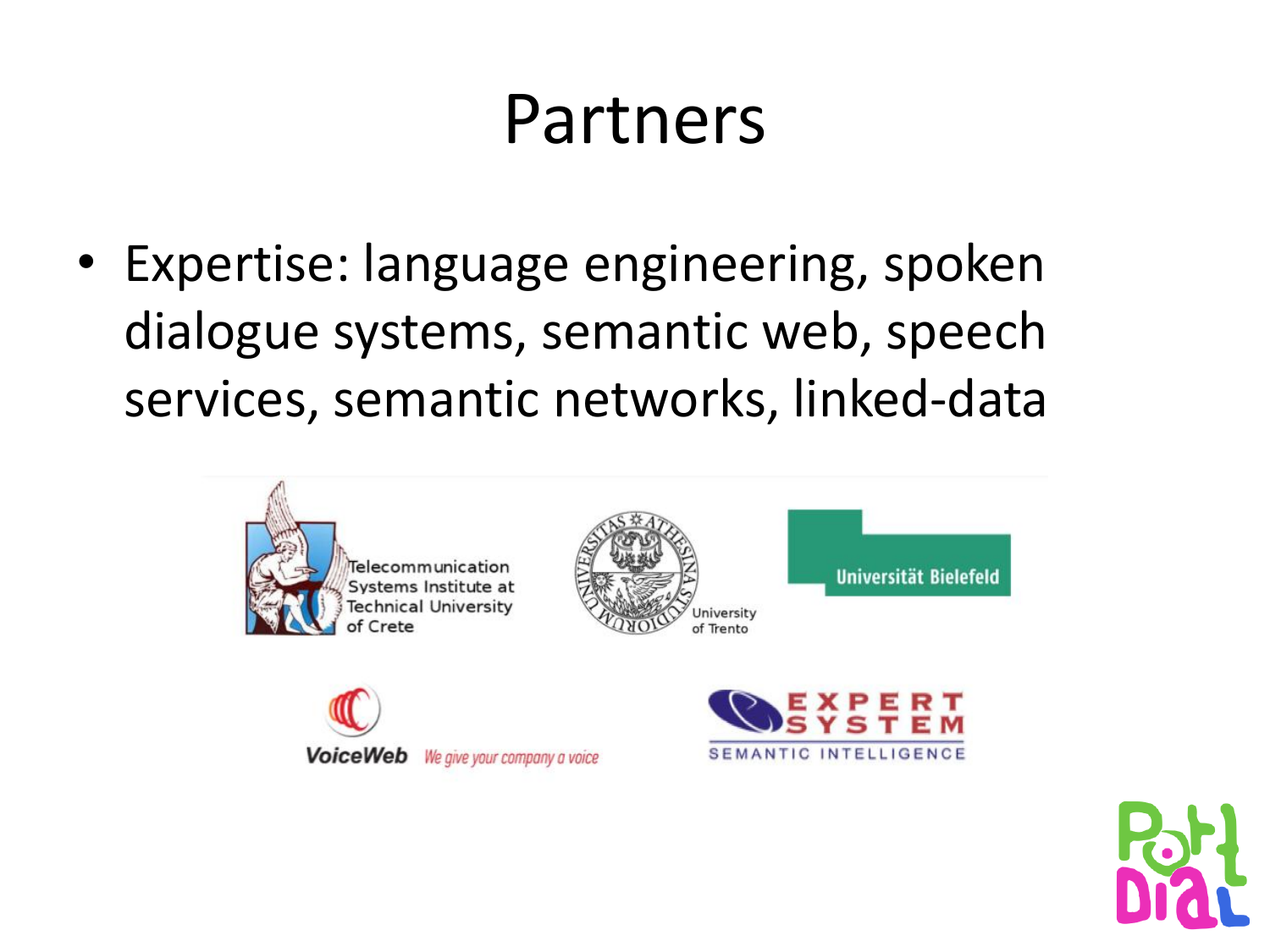### PortDial Scenarios

- Porting to a new application domain
	- Focus on adaptation
- Porting to a new language
	- Focus on translation
- Resource-rich scenario
	- Focus on reusability/adaptation of existing resources
	- Use targeted web mined data to enrich resources
- Resource-poor scenario
	- Focus on data-driven bottom-up creation of resources using the web

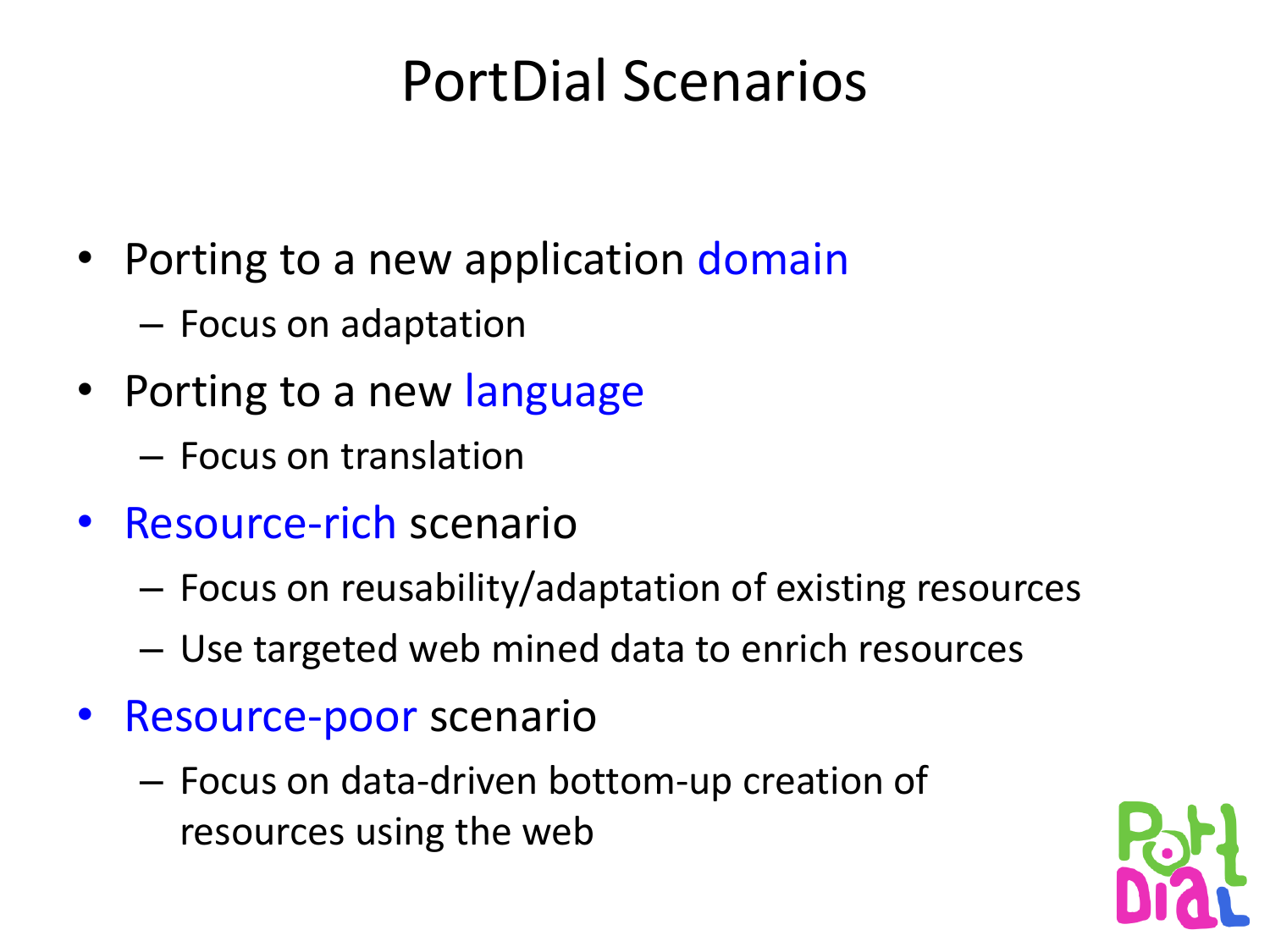### Main Concept



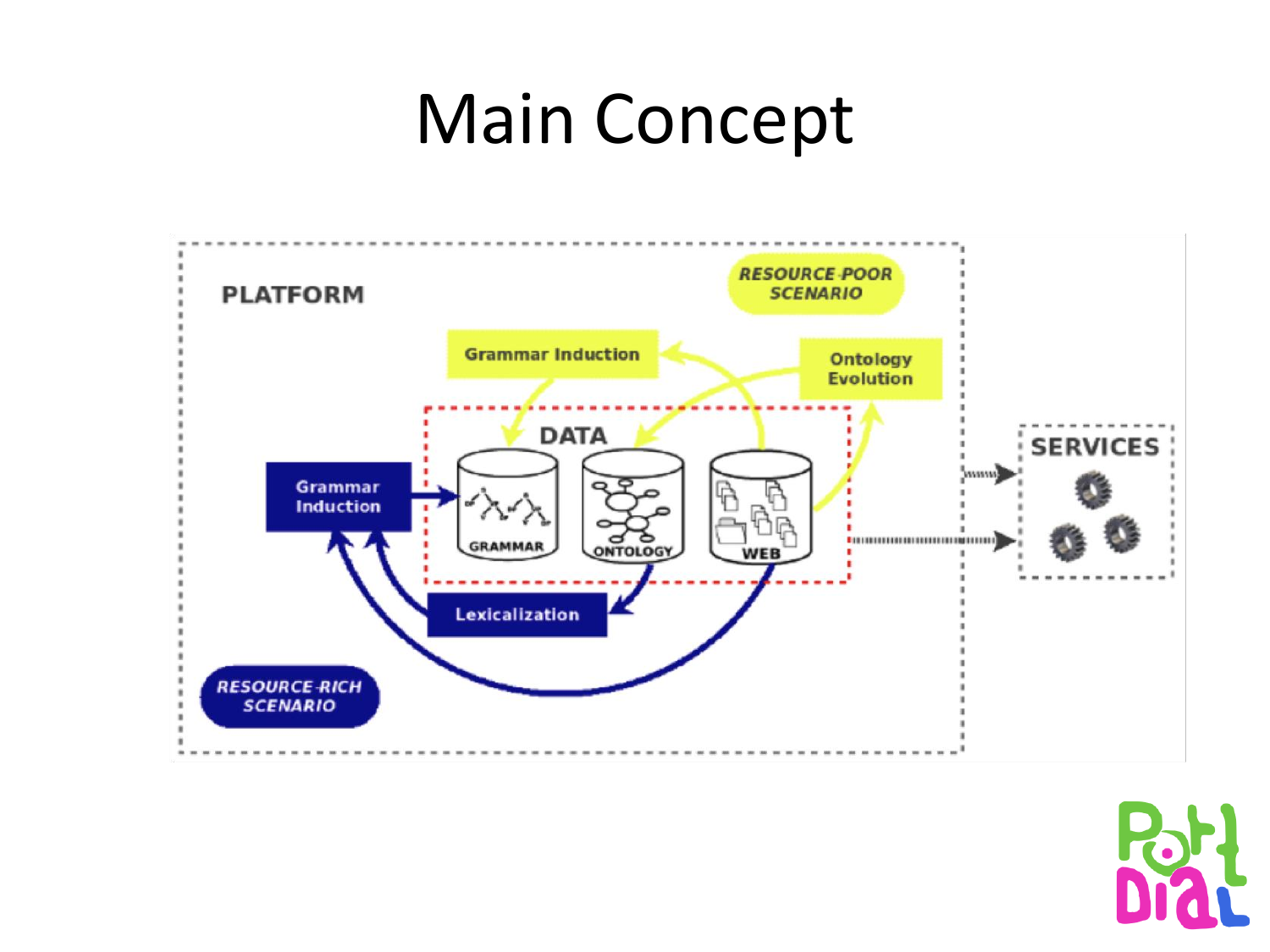# Main Outputs

- A commercial platform for rapid prototyping of speech service resources for new domains and languages
- A collection of multilingual speech service resources (ontologies, grammars) for entertainment, banking and customer service domains
- Languages covered: English, German, Italian, Spanish, Greek, Turkish, Hebrew

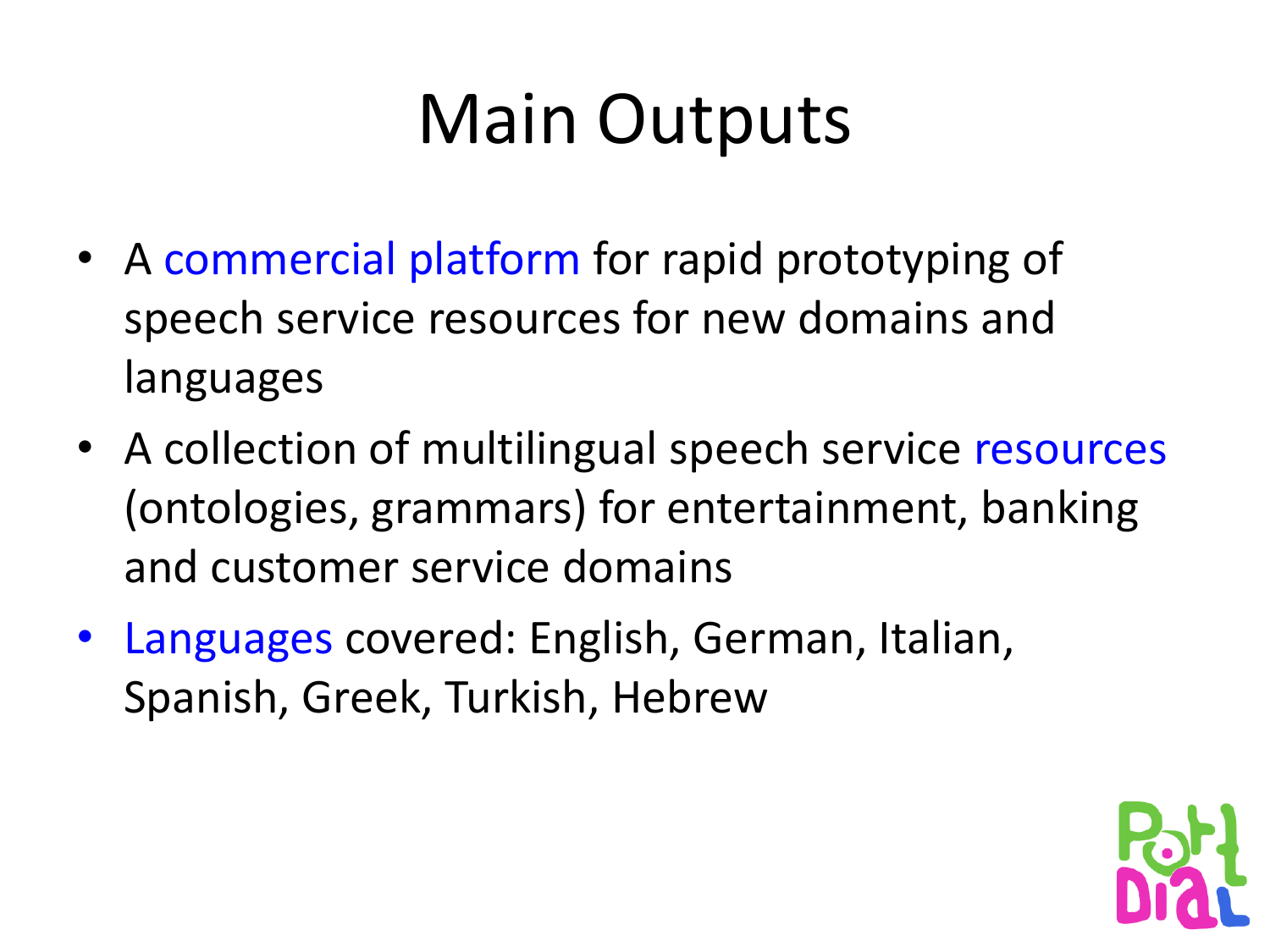## Target Groups

- SMEs worldwide in the mobile application development industry lacking the expertise/ resources to develop speech services in-house
- Non-commercial actors including the research community that can maintain and enrich the free version of the data pool